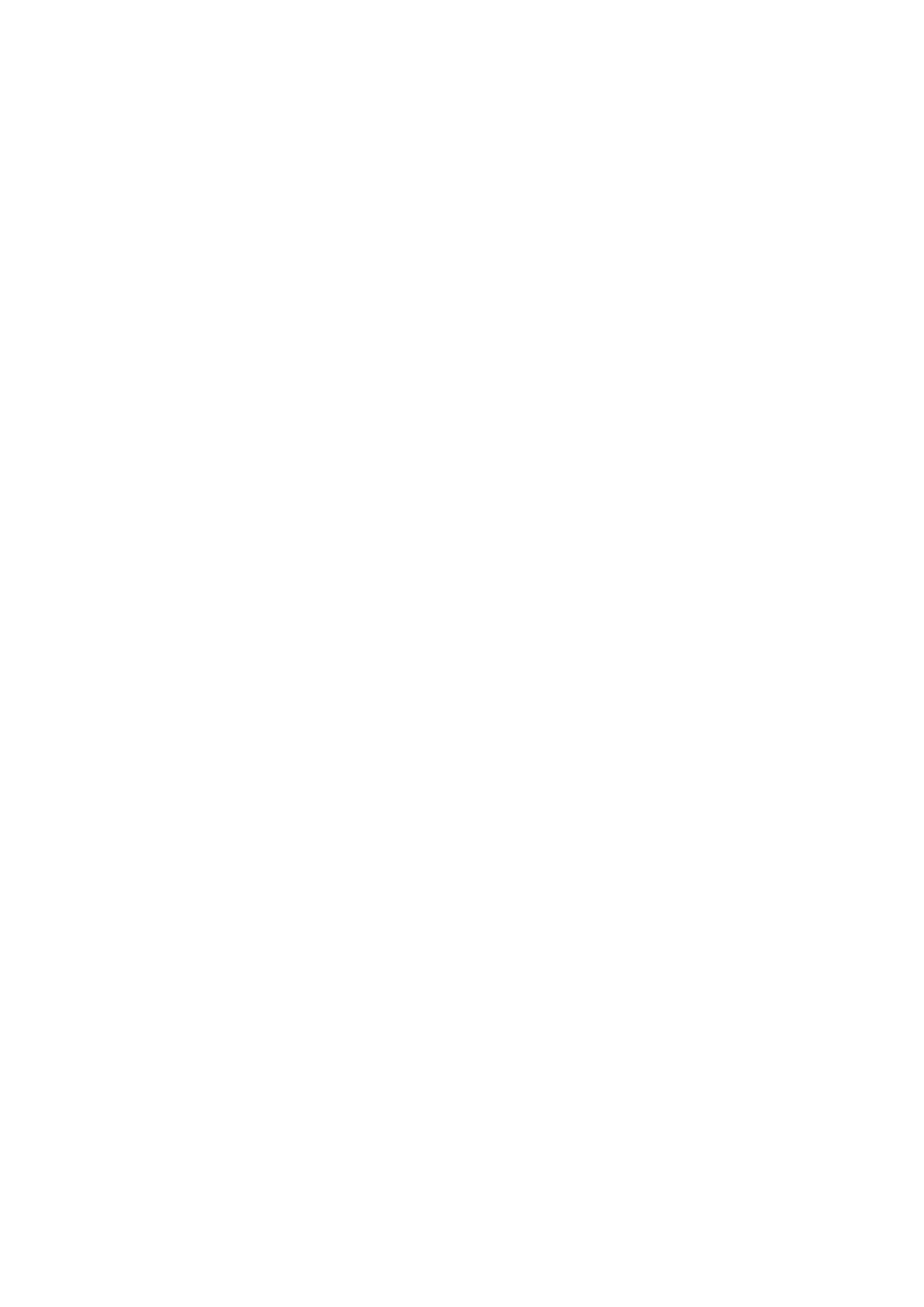# Finite element analysis of the effect of residual stress on the distribution of stress and strain associated with a single pit

Alan Turnbull and Louise Crocker Materials Division

# ABSTRACT

Previously, finite element analysis had been carried out to determine the stress and strain distribution associated with a single corrosion pit of varying geometry in a cylindrical specimen of steel stressed remotely in tension. In service, residual stresses are often present at the surface as a consequence of the surface finishing process and are known to impact on the likelihood of cracking. Relaxation of residual stress can occur when new free surface is created. The question then posed is the extent to which the residual stress and strain are redistributed in the presence of a pit. Assuming an axial tensile residual stress gradient near-surface induced by grinding, it is shown that the corrosion pit concentrates the stress in such a way that it becomes compressive local to the pit in the longitudinal direction while the tensile component increases in magnitude local to the pit in the transverse direction. When applied and residual stresses are combined to the extent that plasticity develops near the pit mouth, the maximum in tensile stress is shifted away from the pit mouth to the pit base. However, despite a high applied stress a compressive component still exists local to the pit mouth in in the longitudinal direction.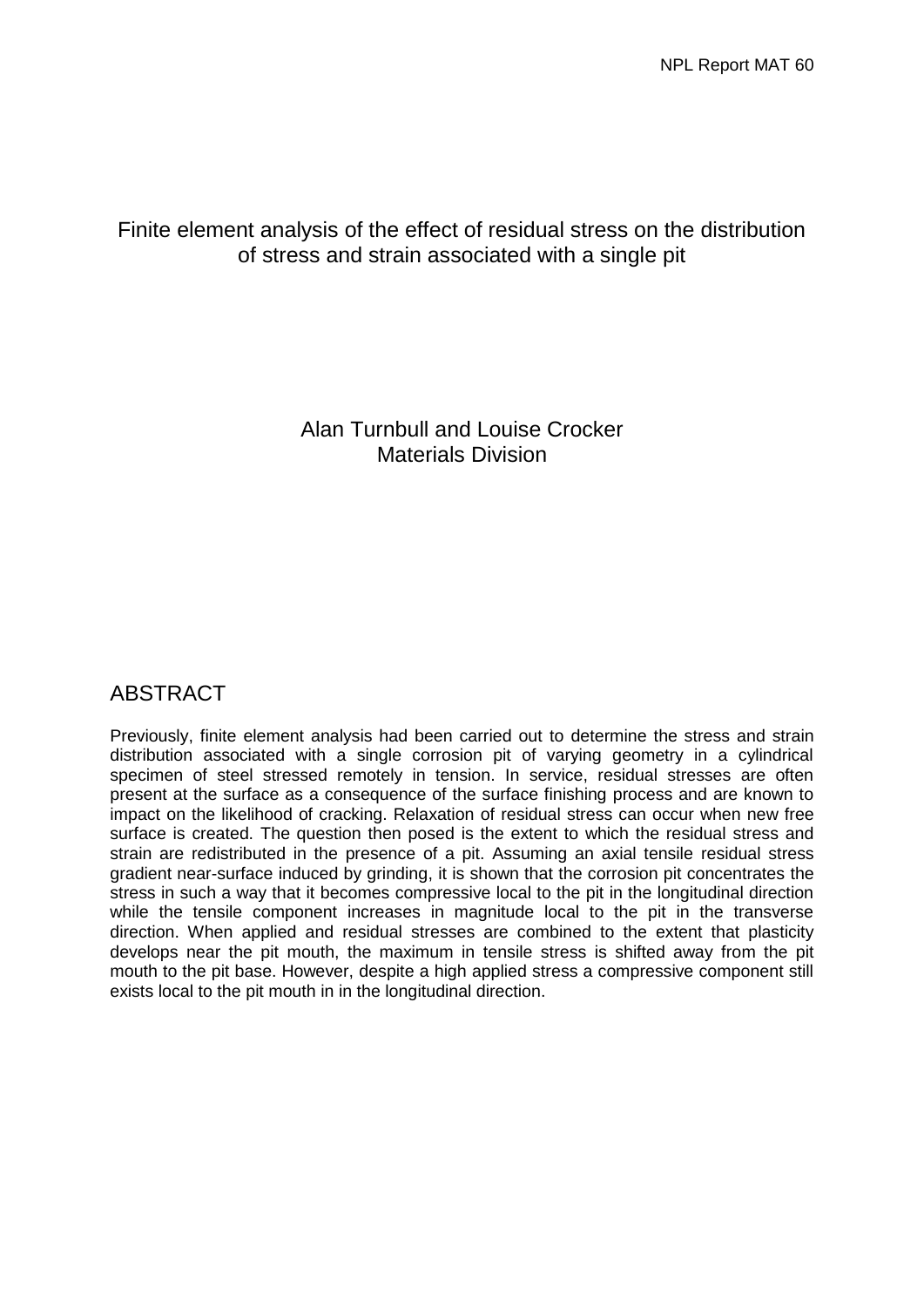Queens Printer and Controller of HMSO, 2013

ISSN 1754-2979

## National Physical Laboratory Hampton Road, Teddington, Middlesex, TW11 0LW

Extracts from this report may be reproduced provided the source is acknowledged and the extract is not taken out of context.

> Approved on behalf of the Managing Director, NPL, by Dr Mark Gee, Knowledge Leader, Materials Division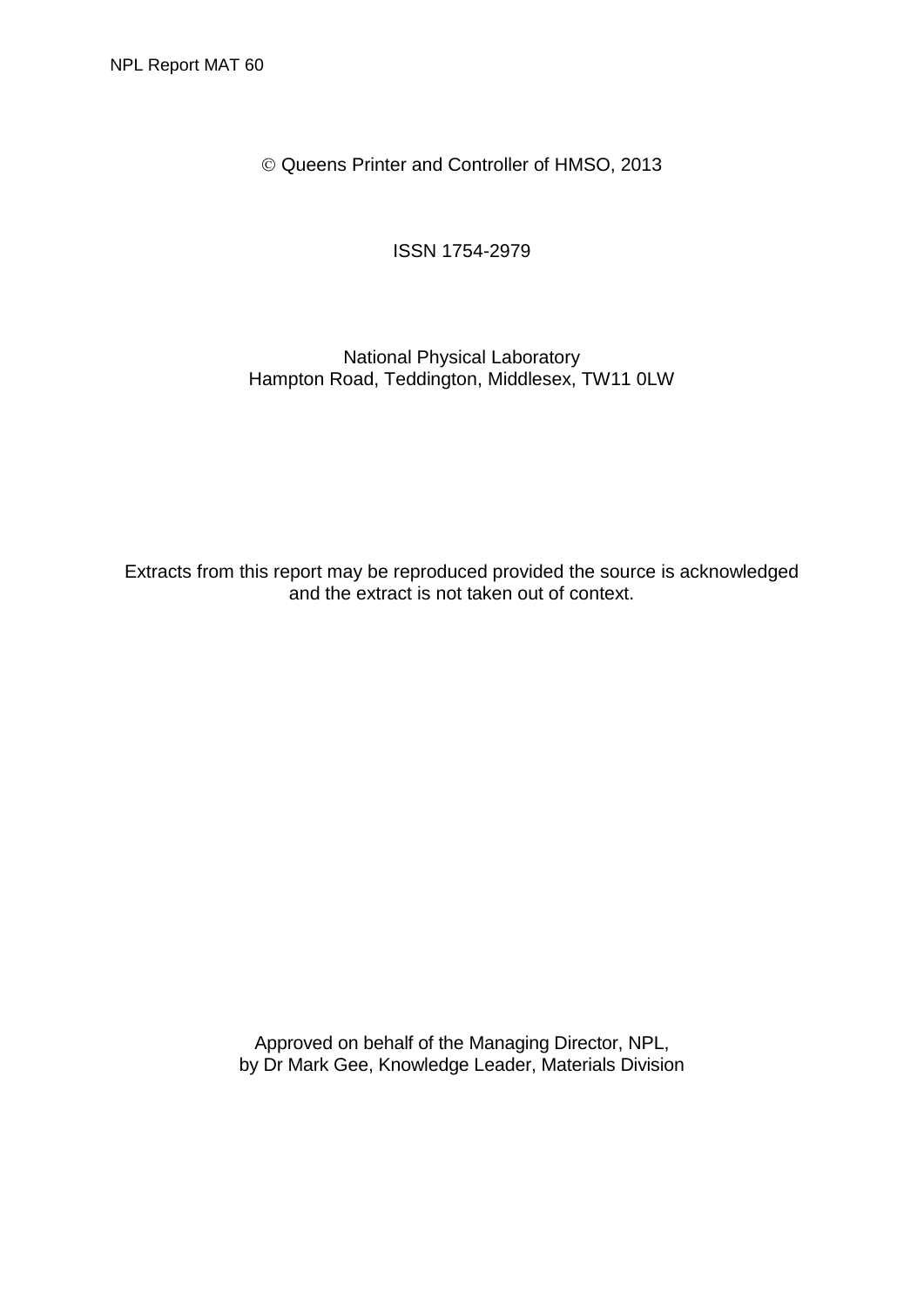## **CONTENTS**

| $\mathbf{1}$            |  |
|-------------------------|--|
| $\overline{2}$          |  |
| 3                       |  |
| $\overline{\mathbf{4}}$ |  |
| 5                       |  |
| 6                       |  |
|                         |  |
|                         |  |
| 7                       |  |
| 8                       |  |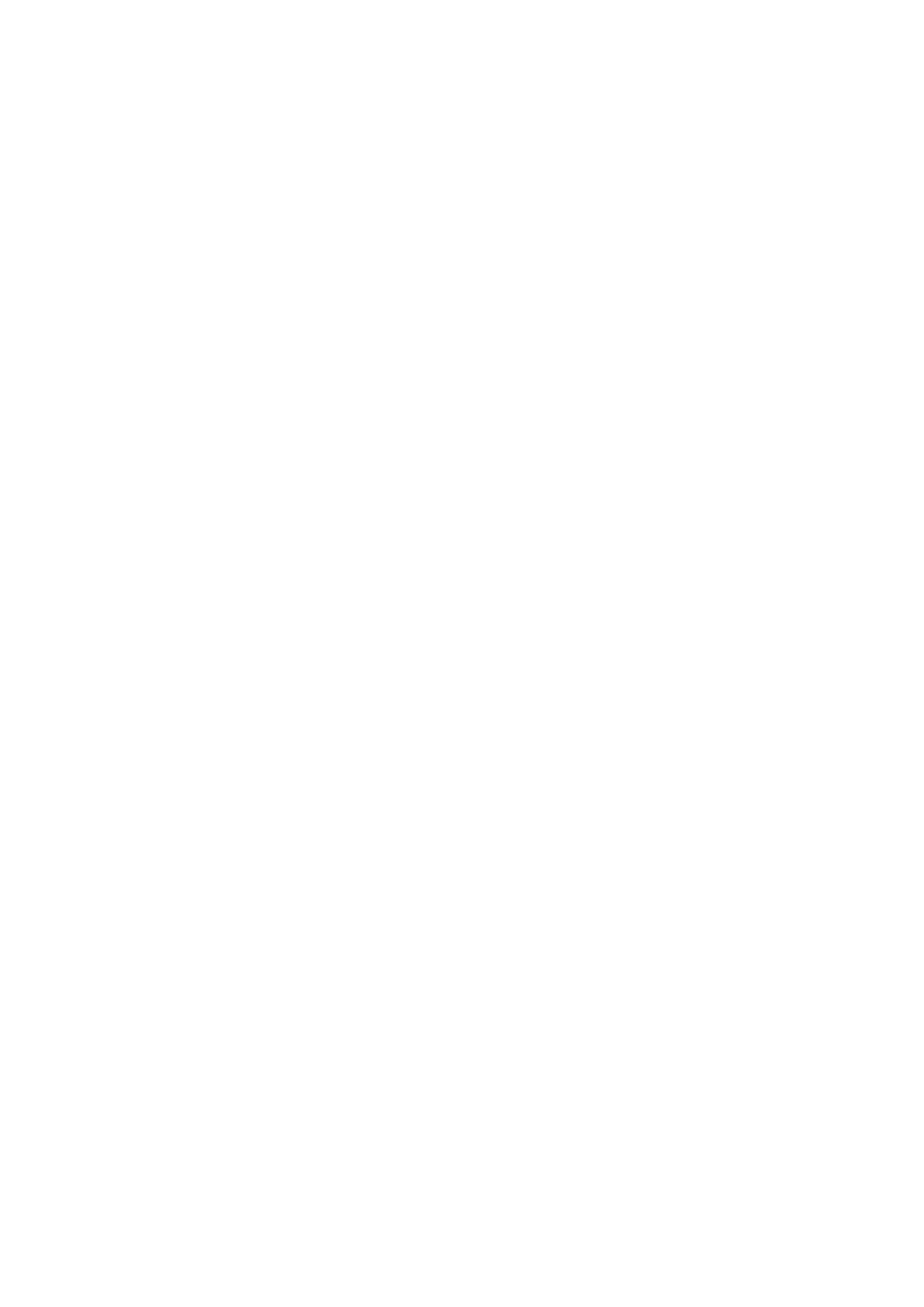## <span id="page-6-0"></span>**1 INTRODUCTION**

Corrosion pits are often the precursor to stress corrosion cracks in power engineering, aerospace and oil and gas industries. This has prompted extensive modelling of pit and crack evolution [1-6] and more recently, effort to characterise the localisation of stress and strain associated with a pit using finite element (FE) analysis [7-9]. The latter enabled rationalisation of the experimental observation that cracks originated predominantly from near the pit mouth in low alloy and 12Cr martensitic stainless turbine steels in simulated steam condensate solution, though that observation should not be generalised. There has been increasing focus in stress corrosion cracking investigations on the impact of surface finish on the propensity for stress corrosion cracking. Surface grinding was shown to create a nanocrystalline surface layer, significant localised deformation, and potentially high levels of tensile residual stress [10]. Also, grinding often led to physical defects on the surface and these could be preferential sites for pit initiation. In the stress corrosion testing of the turbine steels, the steels were stress relieved; hence, residual stress was not an issue in that case. However, in many applications, residual stress can potentially have an impact, yet the interrelationship between residual stress and a corrosion pit in terms of the local stress and strain distribution is unclear. In particular, what is the balance between stress localisation due to the pit acting as a stress concentrator and stress relaxation because of the generation of free surface. To model a real system comprehensively using finite element analysis is a major challenge because account has to be taken of the change in local mechanical properties near surface associated with the heavy deformation and nanocrystalline layer. Since the purpose of this exercise is to gain physical insight rather than to make explicit quantitative predictions for a particular ground surface we simplify the problem by considering the material containing the single pit to be homogeneous in both bulk and near surface material properties but with a gradient in residual stress imposed. In addition to considering residual stress in isolation the effect of a combination of residual and applied stress was examined.

#### <span id="page-6-1"></span>**2 MATERIAL PROPERTIES AND STRESS CONDITIONS**

To align with previous work [9] we assume a turbine blade steel, FV566, with mechanical properties as given in Table 1. The test temperature reflects the temperature of the early condensate on a low pressure steam turbine.

| Condition       | ᠇᠇            | E     | $\sigma_{0.2}$ | <b>UTS</b> | Elongation    |
|-----------------|---------------|-------|----------------|------------|---------------|
|                 | $^{\circ}$ C) | (GPa) | (MPa)          | (MPa)      | $\frac{1}{2}$ |
| Stress relieved | 90            | 210   | 819            | 911        | 20.5          |

**Table 1 Mechanical properties (mean values) of the FV566 steel**

Poisson's ratio for the steel was not measured and a value of 0.3 was adopted.

The analysis makes use of the full stress-strain behaviour of the material and a plot of the data is shown in Figure 1.

## <span id="page-6-2"></span>**3 BASIS OF FINITE ELEMENT ANALYSIS**

The FE analysis has been carried out using ABAQUS V6.11-3. A 3-D version of the cylindrical specimen was modelled in the ABAQUS CAE pre-processor (see Reference 8 for more details). A pit was created halfway along the length of the specimen.

The mesh was created using the 3-D elements C3D4, which are 4-node linear tetrahedral elements. The mesh was refined in the region around the pit to enhance the accuracy of stress and strain predictions (Figure 2).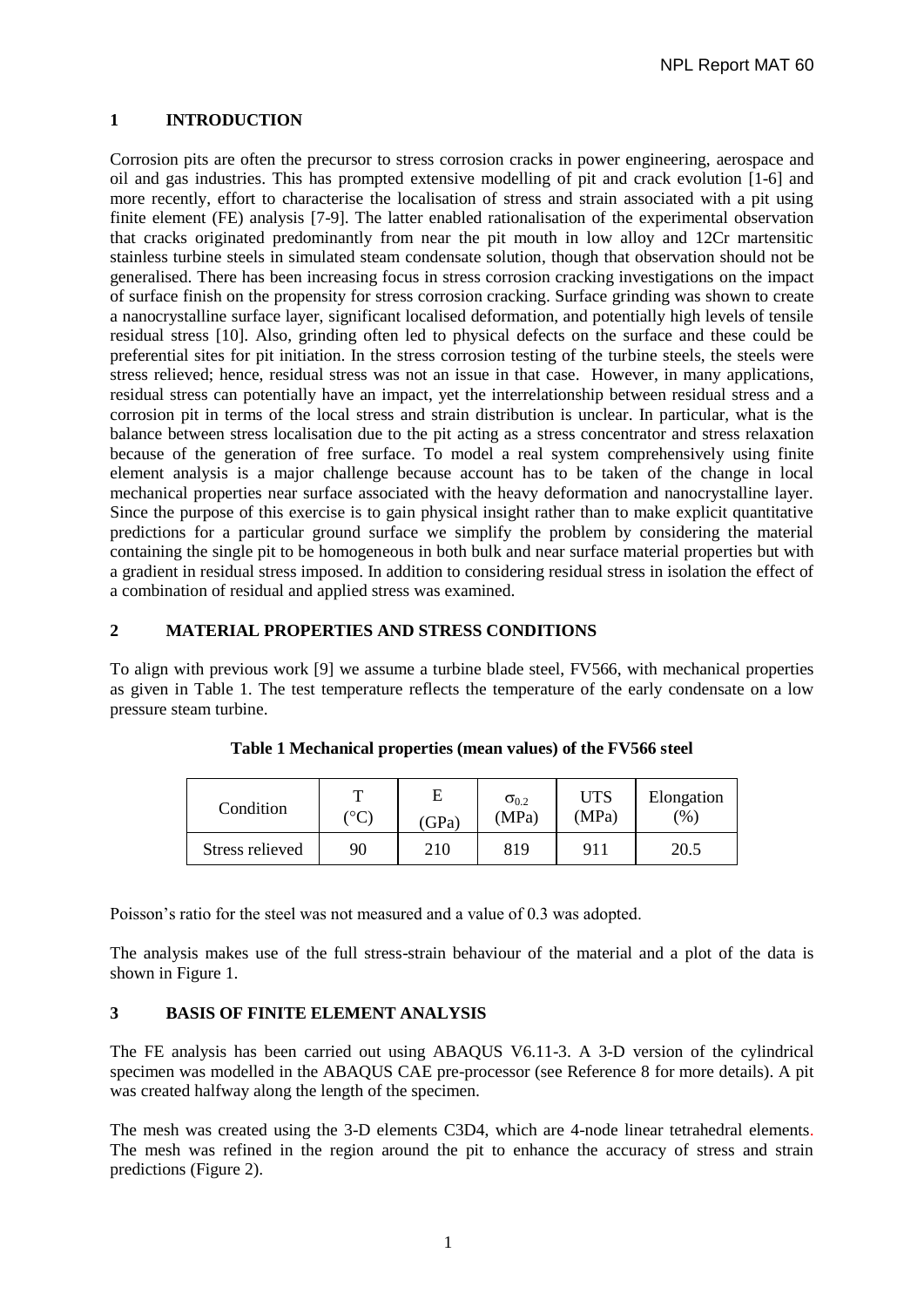Boundary conditions were applied to the ends of the specimen to ensure specimen alignment during loading. A uniform stress was applied to the surface at one end of the specimen. The von Mises material model was used in the analysis to characterise the elastic-plastic behaviour of the material.

## <span id="page-7-0"></span>**4 SPECIMEN GEOMETRY**

The specimen diameter was  $6.4$  mm. Calculations were performed for a  $100 \mu m$  deep pit. For the truncated sphere of the pit this corresponded to a pit radius of 65  $\mu$ m and mouth opening of 110  $\mu$ m.

#### <span id="page-7-1"></span>**5 RESIDUAL AND APPLIED STRESS**

The residual stress was assumed to have a maximum axial tensile component at the surface of 626.2 MPa, corresponding to about 76% of  $\sigma_{0.2}$  (in the elastic region of the stress-strain curve), and to vary linearly with depth from the outer radius r=R (Figure 3) to the inner radius r=a. The distance R-a was taken to be 200 µm. Within the inner radius, the stress was compressive and constant with a value of -21.36 MPa. The compressive stresses have to balance the tensile stresses in the system. Defining the tensile stress gradient as above then the compressive stress ( $\sigma_c$ ) must then be given by:

$$
\sigma_c = \left[\frac{R^2 - a^2}{a^2}\right] \sigma_t^{mean}
$$

where  $\sigma_t^{mean}$  is the mean value of the tensile stress. Here, it is assumed that the compressive stress is uniform in the region bounded by the tensile residual stress.

A user subroutine was written enabling this definition of the initial stress distribution to be applied to the cylinder.

In appropriate cases a remote applied stress corresponding to either 30% or 90% of  $\sigma_{0.2}$  was superimposed on the residual stress.

## <span id="page-7-2"></span>**6 RESULTS AND DISCUSSION**

#### <span id="page-7-3"></span>6.1 RESIDUAL STRESS ONLY

l

Representations of the local stress and strain distribution around the pit in response to the residual stress only are shown in Figures 4-7. To gauge the extent of local plasticity, it should be noted that the strain at the proportional limit is about  $3.4 \times 10^{-3}$ . Figure 4 shows that the tensile residual stress is elevated in the transverse direction immediately adjacent to the pit while in the longitudinal direction the residual stress becomes compressive. This is not surprising as there has to be a stress balance in the system. Relaxation of tensile residual stress also occurs to an extent at a distance from the pit<sup>1</sup>. In the absence of local stress concentrators, residual stresses are inherently elastic. However, in the presence of a pit, which acts as a stress raiser, the strain local to the pit can exceed the proportional limit and plasticity ensues, seen most clearly in Figure 7. In previous analysis [7], in which only applied stress was accounted for, the effect of plasticity at the pit mouth was to shift the maximum stress away from the mouth. However, this was not apparent in this study for which residual stress only was present; the stress gradient perhaps providing the dominant influence.

It should be recalled that this is a model system with residual stress introduced notionally through surface grinding but without the near-surface change in microstructure that might be associated with that process. Any near-surface variation in mechanical properties as a consequence of that change in

<sup>1</sup> The reduced mesh density away from the pit can result in more uncertainty (noise) in the calculated stress and this accounts for the unusual feature in the top right hand corner of this figure.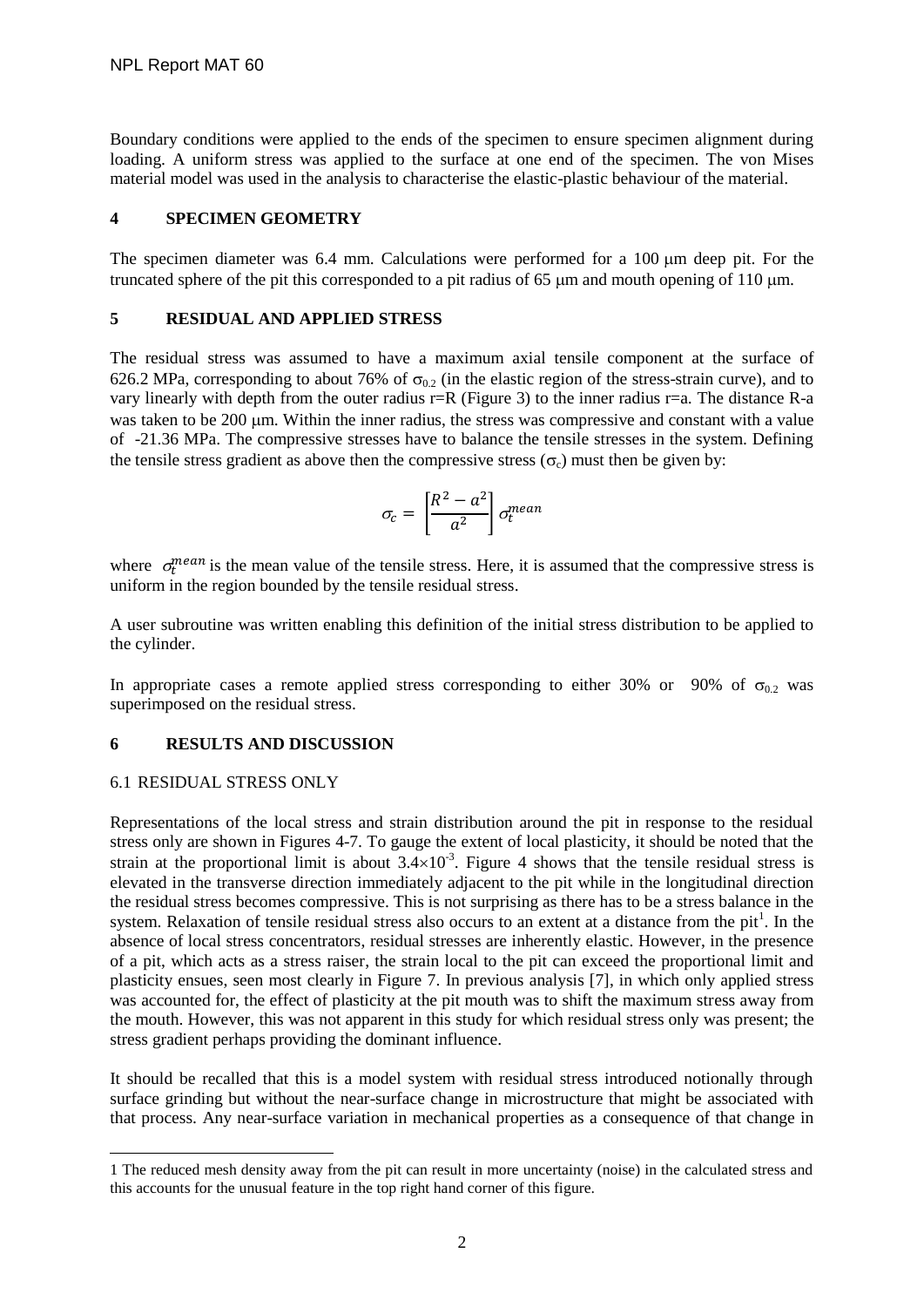microstructure would impinge on the onset of plasticity and the redistribution of stress. Hence, the analysis undertaken here should be considered indicative at this stage. Advanced modelling embracing the near-surface gradient in mechanical properties is required to enable more realistic prediction of the stress and strain distribution. Nevertheless, the trend would be the same. The effect of a higher yield strength near surface would simply defer the onset of yielding until the pit size was larger.

## <span id="page-8-0"></span>6.2 RESIDUAL + APPLIED STRESS

At an applied stress of 30% of  $\sigma_{0.2}$  the most distinctive feature (Figure 8) of the stress distribution is that the stress is neither a maximum at the mouth nor at the base but in between. Notably, there is still significant compressive stress in the longitudinal direction, Figure 9. The shift in position of maximum tensile stress local to the pit to further from the pit mouth would seem to reflect the increased extent of plasticity near the mouth of the pit (compare the magnitude of the strain near the pit mouth in Figure 10 and Figure 7) and redistribution of the stress.

Increasing the applied stress to 90% of  $\sigma_{0.2}$  causes the maximum stress to move further towards the pit base (Figure 11) although the maximum is only slightly above that for an applied stress of 30%. The main difference appears to be a greater spread in plasticity, with the maximum strain again near the pit mouth (Figure 12). Interestingly, despite the high applied stress, there is still a small compressive stress local to the pit along the length of the specimen, as shown in Figure 13.

## <span id="page-8-1"></span>**7 CONCLUSIONS**

Pitting in a material with a near-surface gradient in tensile residual stress will cause the local tensile stress round the pit to be elevated in the transverse direction immediately adjacent to the pit and the stress in the longitudinal direction to become compressive.

The stress tended to be a maximum at the pit mouth, reflecting primarily the pre-existing stress gradient.

In the presence of a superimposed applied stress, increased plasticity caused the stress maximum to move away from the pit mouth and to move increasingly towards the pit base with increasing magnitude of the applied stress.

Compressive stresses persisted local to the pit in the longitudinal direction despite an applied stress of 90%  $\sigma_{0.2}$ .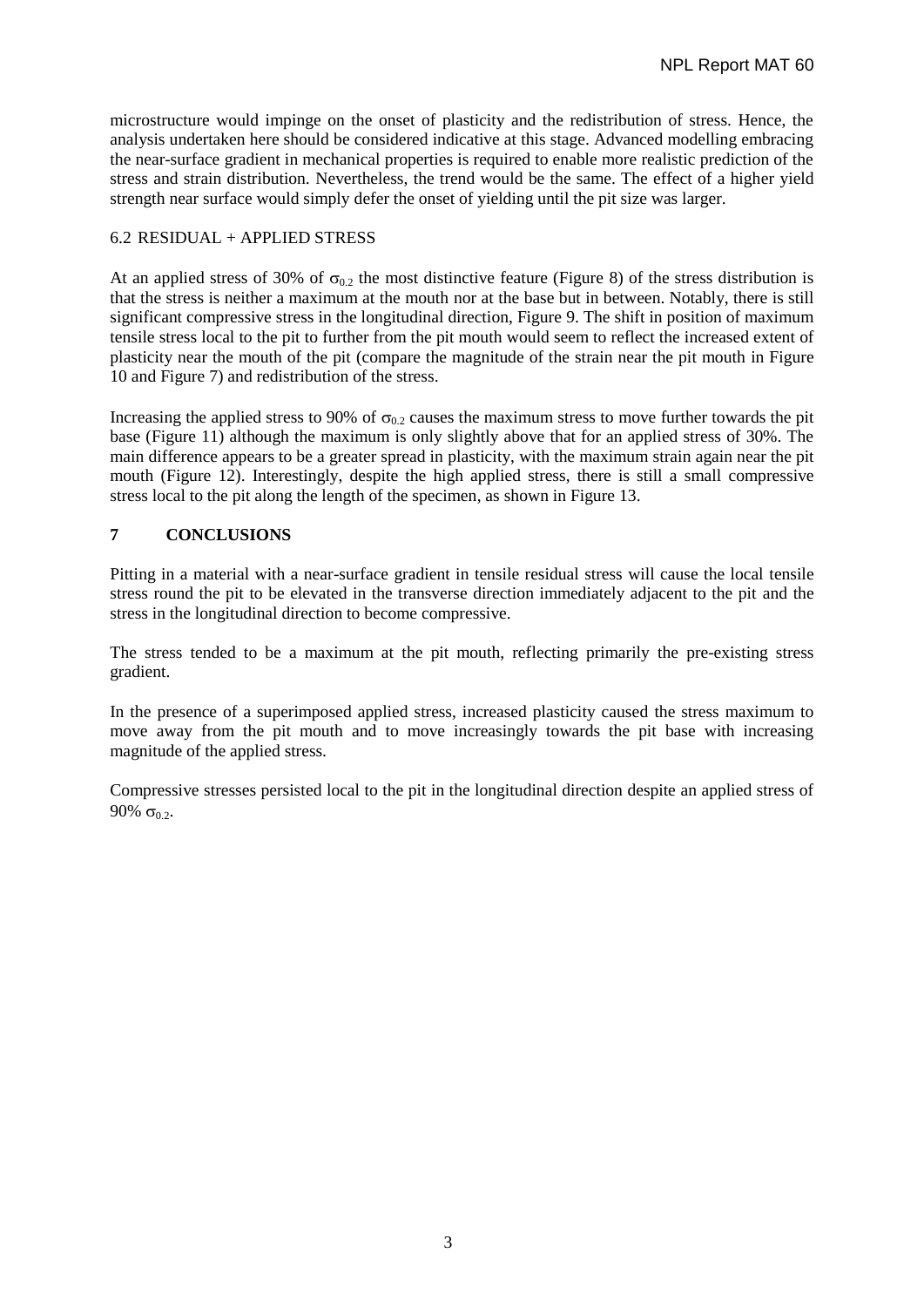## <span id="page-9-0"></span>**8 REFERENCES**

- (1) Kondo, Y., Corrosion, 45 (1989) 7.
- (2) Wei, RP, Material aging and reliability of engineered systems, Proceedings of conference on Environmentally Assisted Cracking: Predictive methods for risk assessment and evaluation of material, equipment and structures, Ed. R.D. Kane, ASTM STP1401, 2000, pp. 3-19.
- (3) Engelhardt, G, Macdonald, DD, Zhang, Y and Dooley, B, Power Plant Chemistry, 6 (2004) 647.
- (4) Engelhardt, G and Macdonald, DD, Unification of the deterministic and statistical approaches to prediction localised corrosion damage – The theoretical foundations, Corros. Sci., 46 (2004) 2755.
- (5) Turnbull, A, McCartney, LN and Zhou, S, Corros. Sci., 48 (2006) 2084.
- (6) Turnbull, A, McCartney, LN and Zhou, S, Scripta Materialia, 54 (2006) 575.
- (7) Turnbull, A and Crocker, L, Finite element analysis of the stress and strain associated with a corrosion pit in a cylindrical specimen under applied tensile loading, NPL Report DEPC-MPE 034, 2006.
- (8) Turnbull, A, Wright, L and Crocker, L, Corros. Sci., 52 (2010) 1492.
- (9) Turnbull, A and Crocker, L, Finite element analysis of the effect of pit shape on the local stress and strain distribution, NPL Report MAT 51, 2011.
- (10) Turnbull, A, Mingard, K, Lord, JD, Roebuck, B, Tice, D, Mottershead, K, Fairweather, N, Bradbury, A, Corros. Sci. 53 (2011) 3398.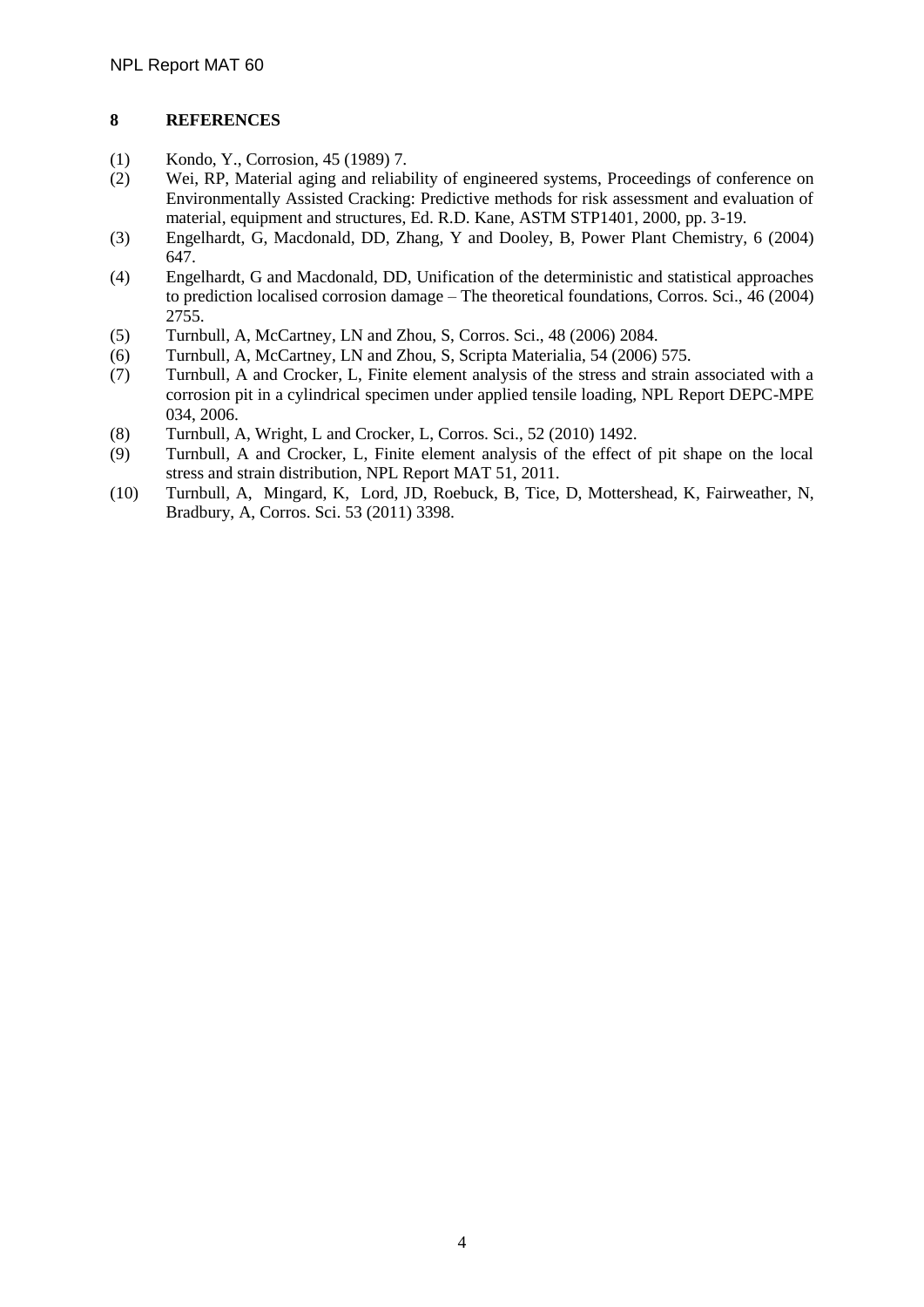

Figure 1: Stress-strain behaviour for a FV566 steel in air at 90 °C.



Figure 2: Pit geometry showing meshing for 100  $\mu$ m deep truncated-spherical pit.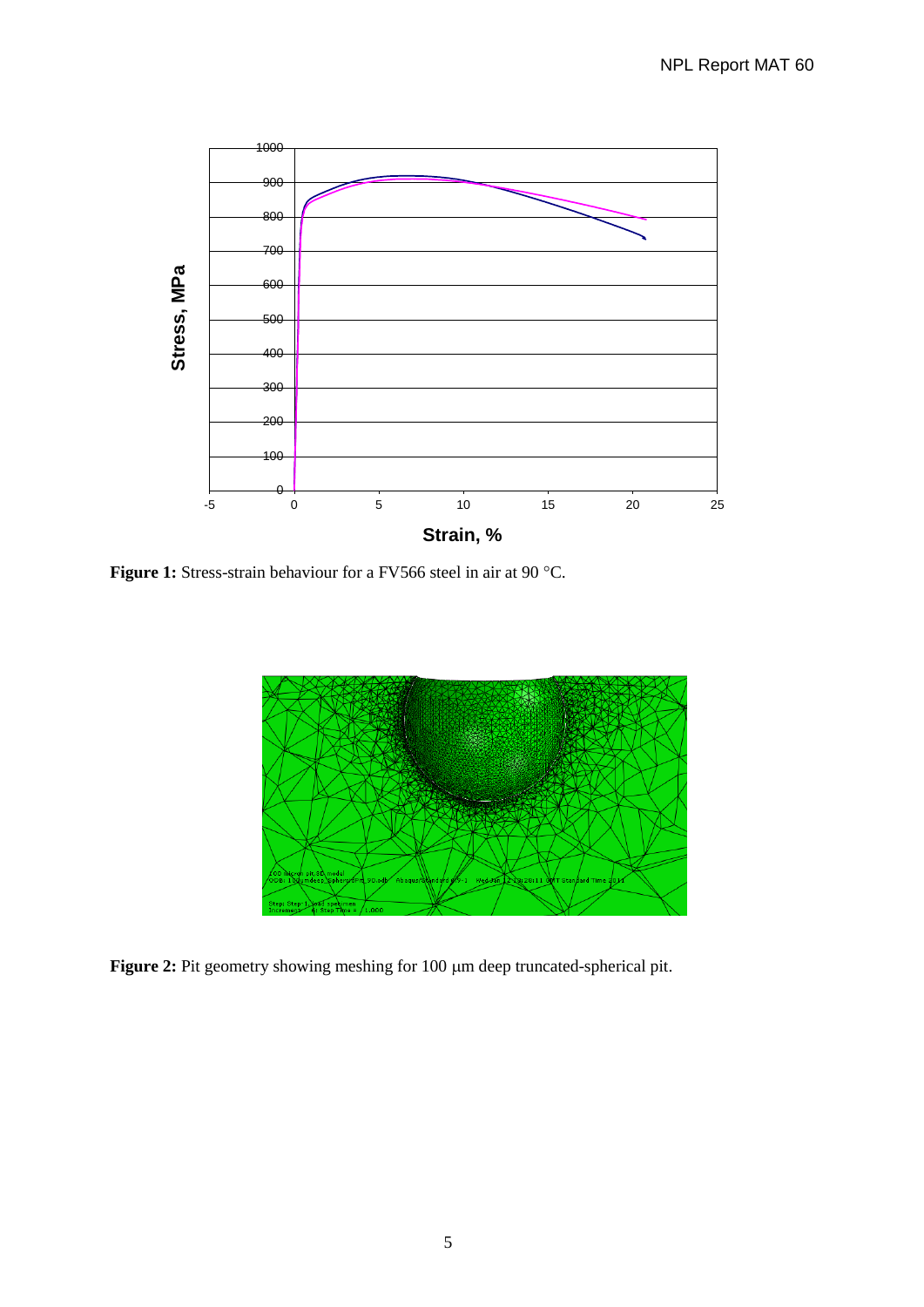

Figure 3: Residual stress was assumed tensile in region r=R-a and compressive in region r=a.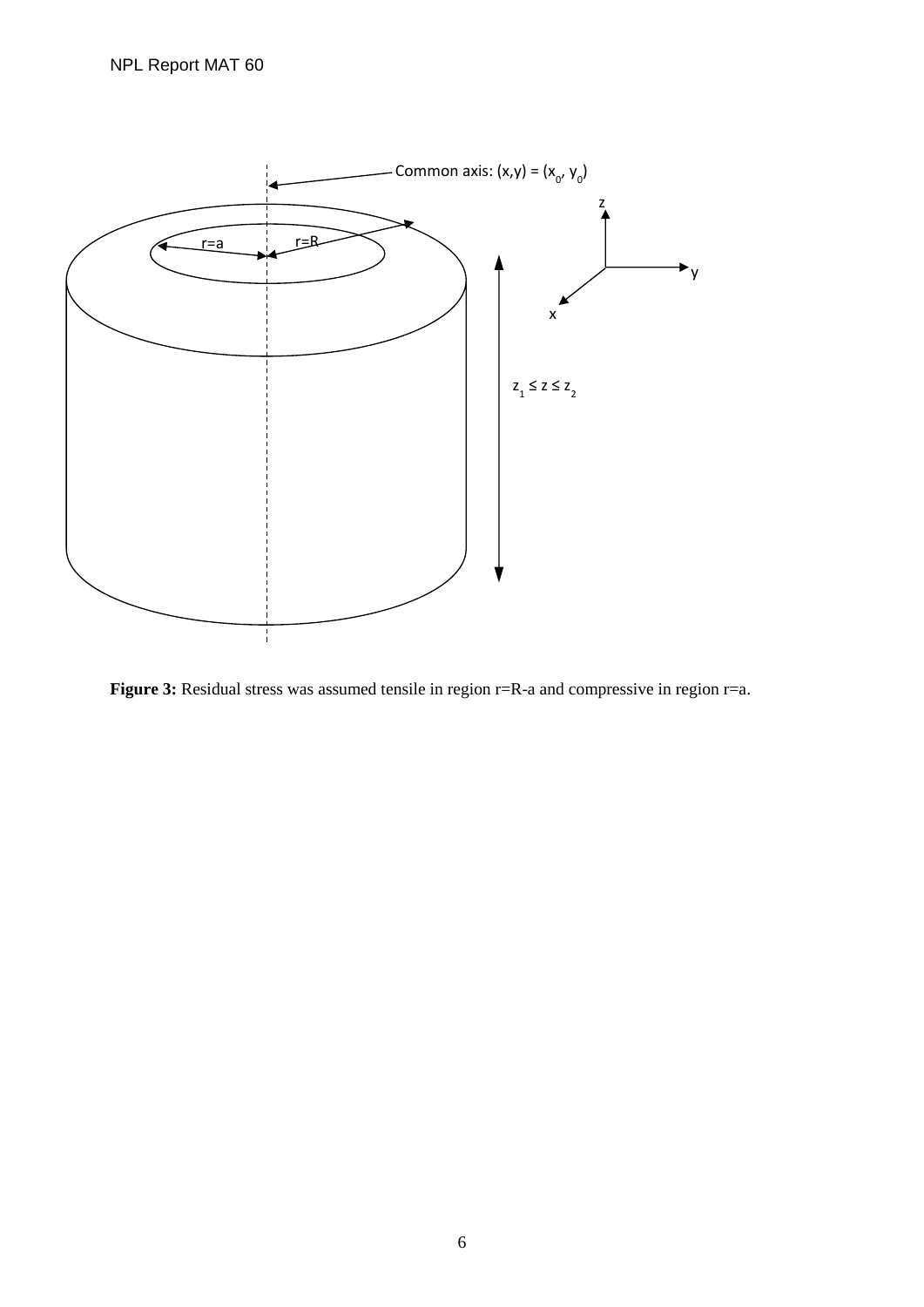

**Figure 4**: Maximum principal stress in 3D view.



**Figure 5**: Maximum principal strain in 3D view.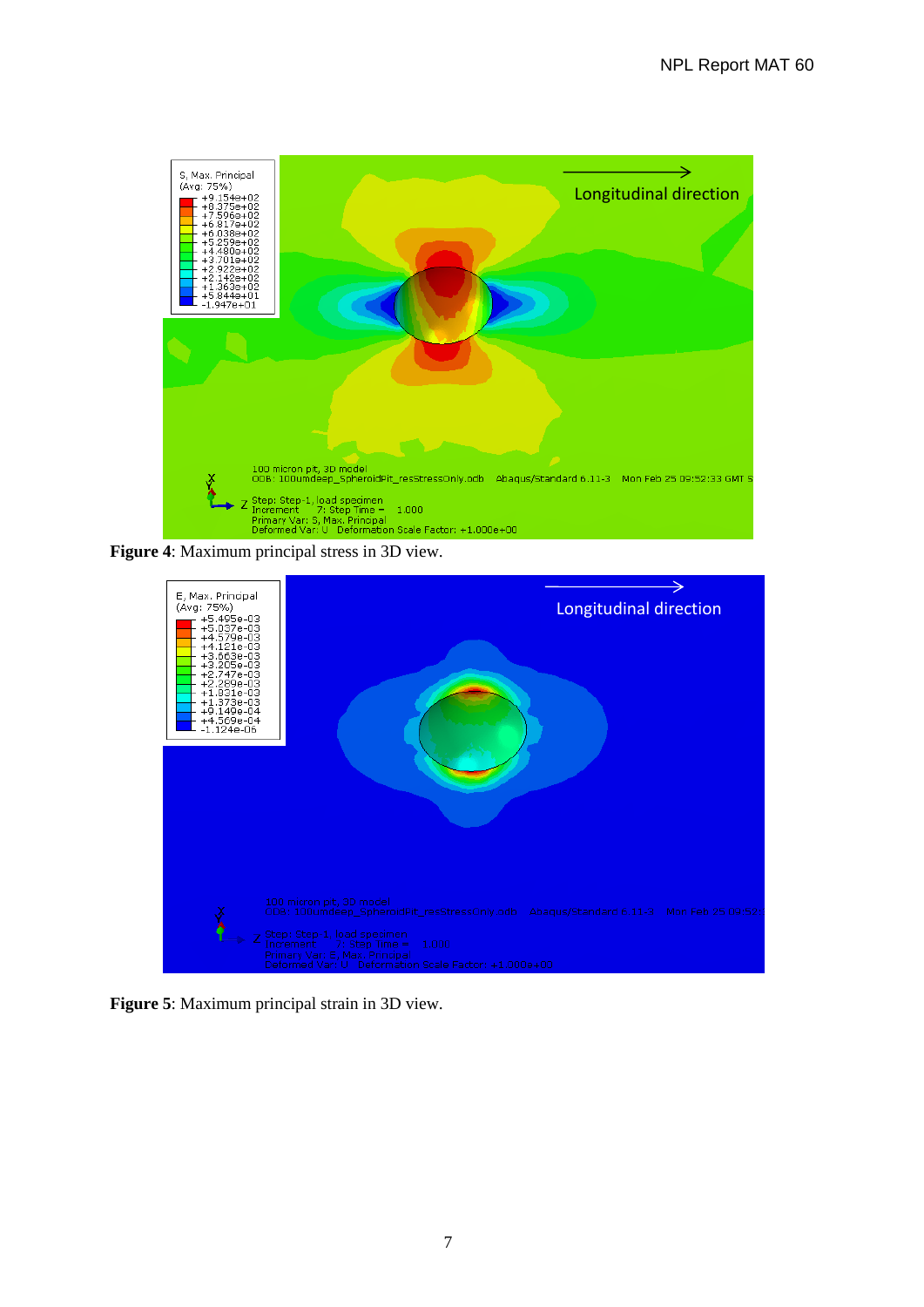## NPL Report MAT 60





**Figure 7**: Maximum principal strain, cross-section view.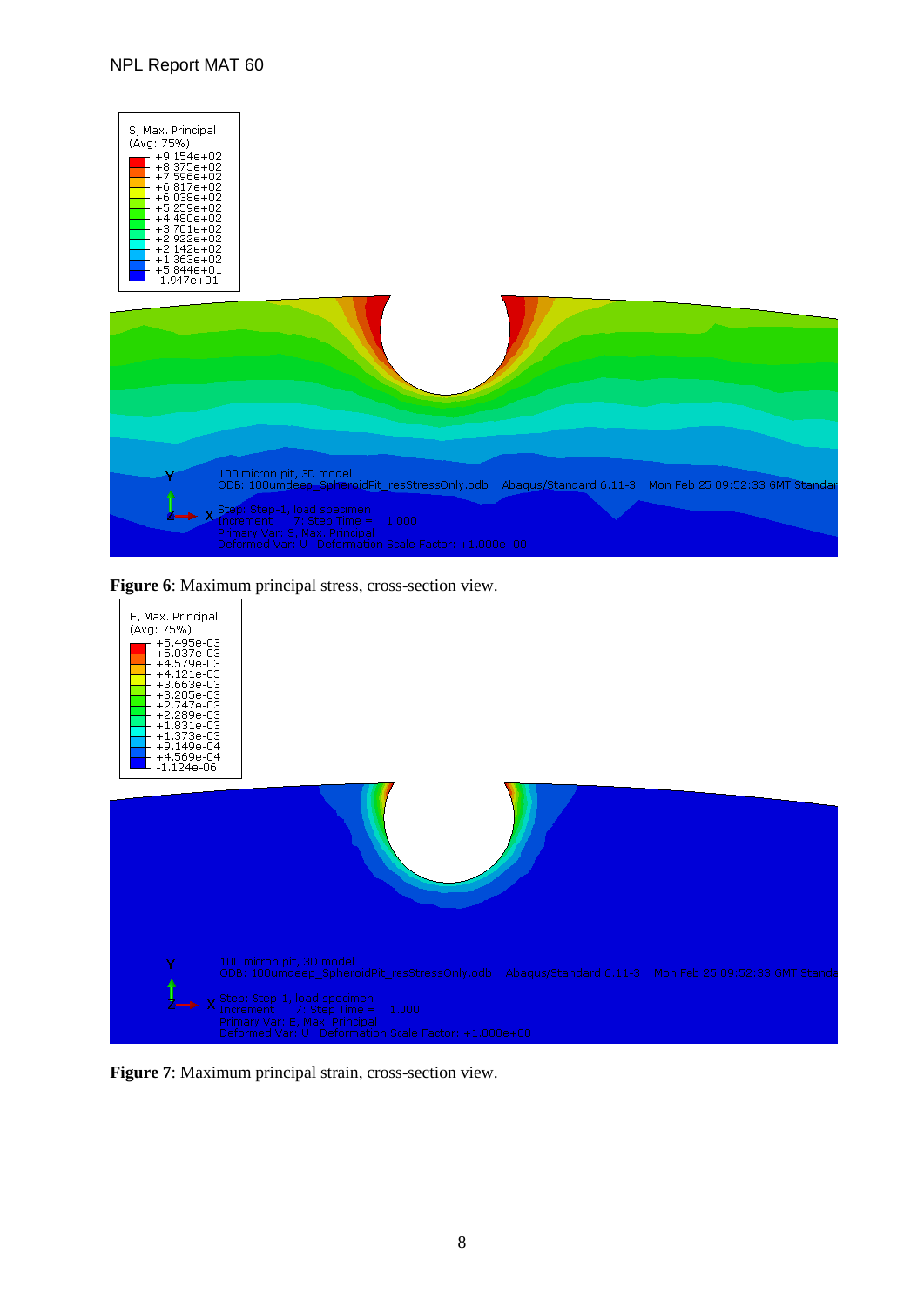

**Figure 8:** Maximum principal stress, cross section view, with applied stress of 30%  $\sigma_{0.2}$  superimposed on residual stress.



**Figure 9:** Maximum principal stress, longitudinal section, with applied stress of 30%  $\sigma_{0.2}$ superimposed on residual stress.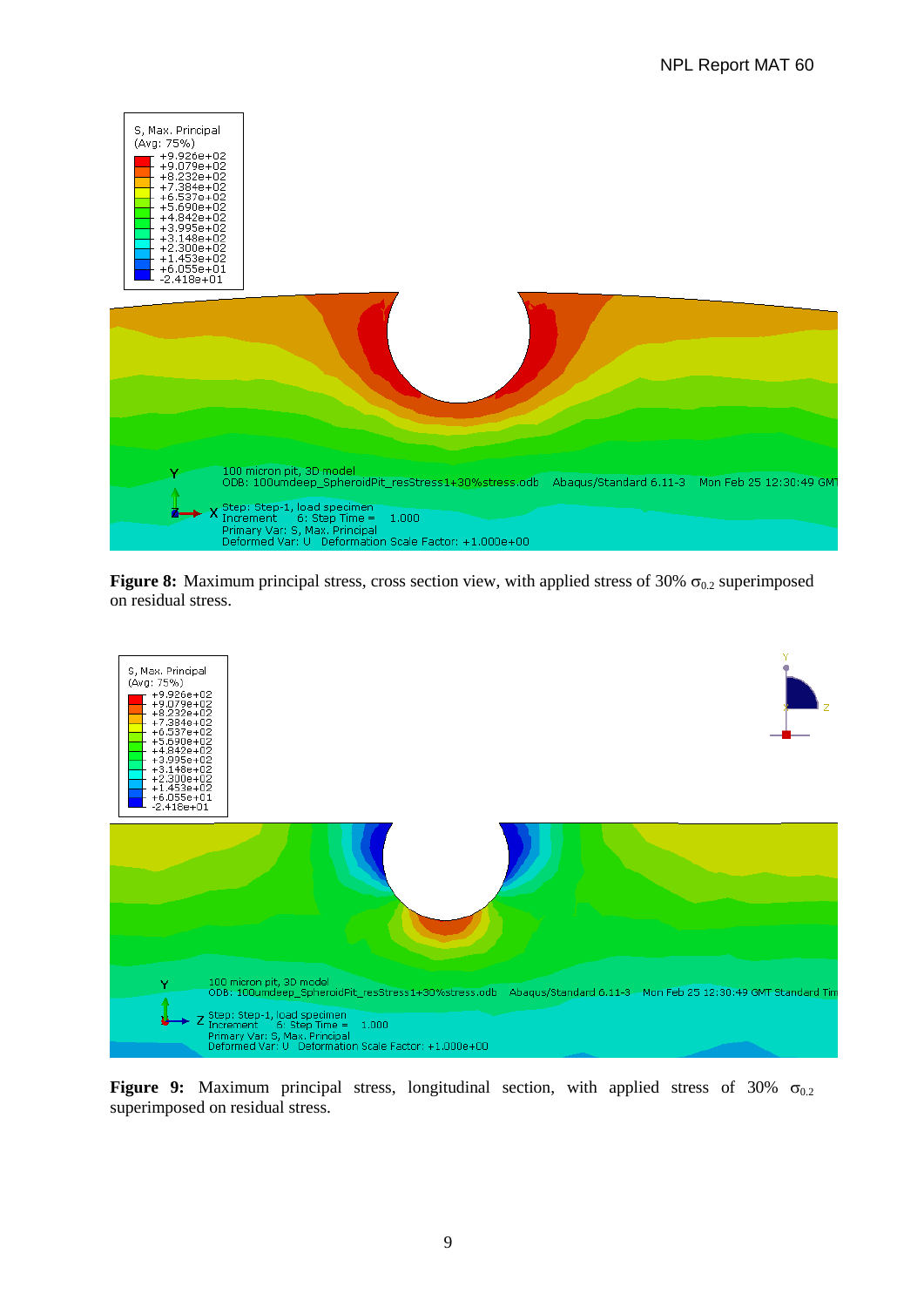#### NPL Report MAT 60



**Figure 10:** Maximum principal strain, cross section view, with applied stress of 30%  $\sigma_{0.2}$ superimposed on residual stress.





**Figure 11:** Maximum principal stress, cross section view, with applied stress of 90%  $\sigma_{0.2}$ superimposed on residual stress.